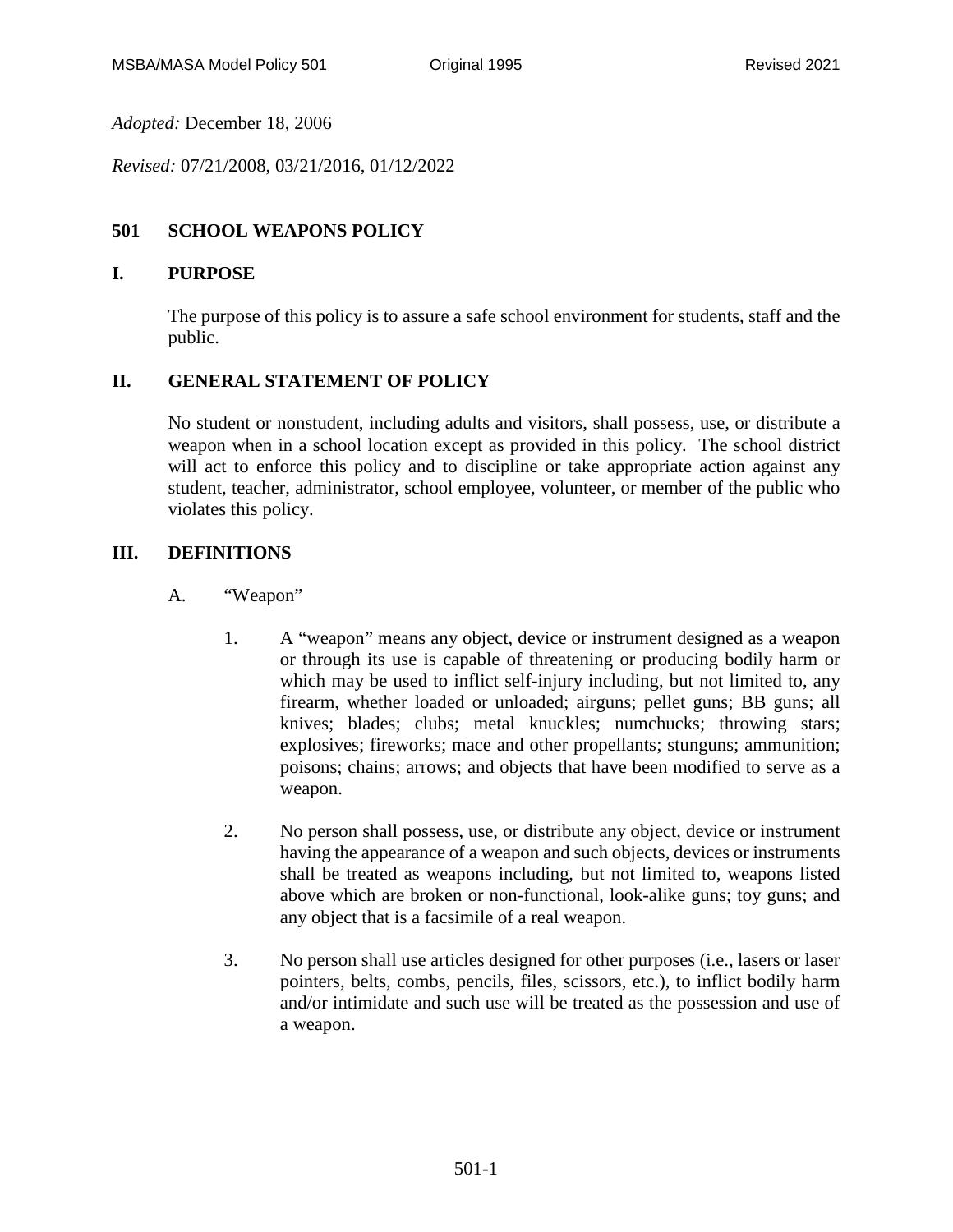- B. "School Location" includes any school building or grounds, whether leased, rented, owned or controlled by the school, locations of school activities or trips, bus stops, school buses or school vehicles, school-contracted vehicles, the area of entrance or departure from school premises or events, all locations where school-related functions are conducted, and anywhere students are under the jurisdiction of the school district.
- C. "Possession" means having a weapon on one's person or in an area subject to one's control in a school location.
- D. "Dangerous Weapon" means any firearm, whether loaded or unloaded, or any device designed as a weapon and capable of producing death or great bodily harm, any combustible or flammable liquid or other device or instrumentality that, in the manner it is used or intended to be used, is calculated or likely to produce death or great bodily harm, or any fire that is used to produce death or great bodily harm. As used in this definition, "flammable liquid" means any liquid having a flash point below 100 degrees Fahrenheit and having a vapor pressure not exceeding 40 pounds per square inch (absolute) at 100 degrees Fahrenheit but does not include intoxicating liquor. As used in this subdivision, "combustible liquid" is a liquid having a flash point at or above 100 degrees Fahrenheit.

## **IV. EXCEPTIONS**

- A. A student who finds a weapon on the way to school or in a school location, or a student who discovers that he or she accidentally has a weapon in his or her possession, and takes the weapon immediately to the principal's office shall not be considered to possess a weapon. If it would be impractical or dangerous to take the weapon to the principal's office, a student shall not be considered to possess a weapon if he or she immediately turns the weapon over to an administrator, teacher or head coach or immediately notifies an administrator, teacher or head coach of the weapon's location.
- B. It shall not be a violation of this policy if a nonstudent (or student where specified) falls within one of the following categories:
	- 1. active licensed peace officers;
	- 2. military personnel, or students or nonstudents participating in military training, who are on duty performing official duties;
	- 3. persons authorized to carry a pistol under Minnesota Statutes, section 624.714 while in a motor vehicle or outside of a motor vehicle for the purpose of directly placing a firearm in, or retrieving it from, the trunk or rear area of the vehicle;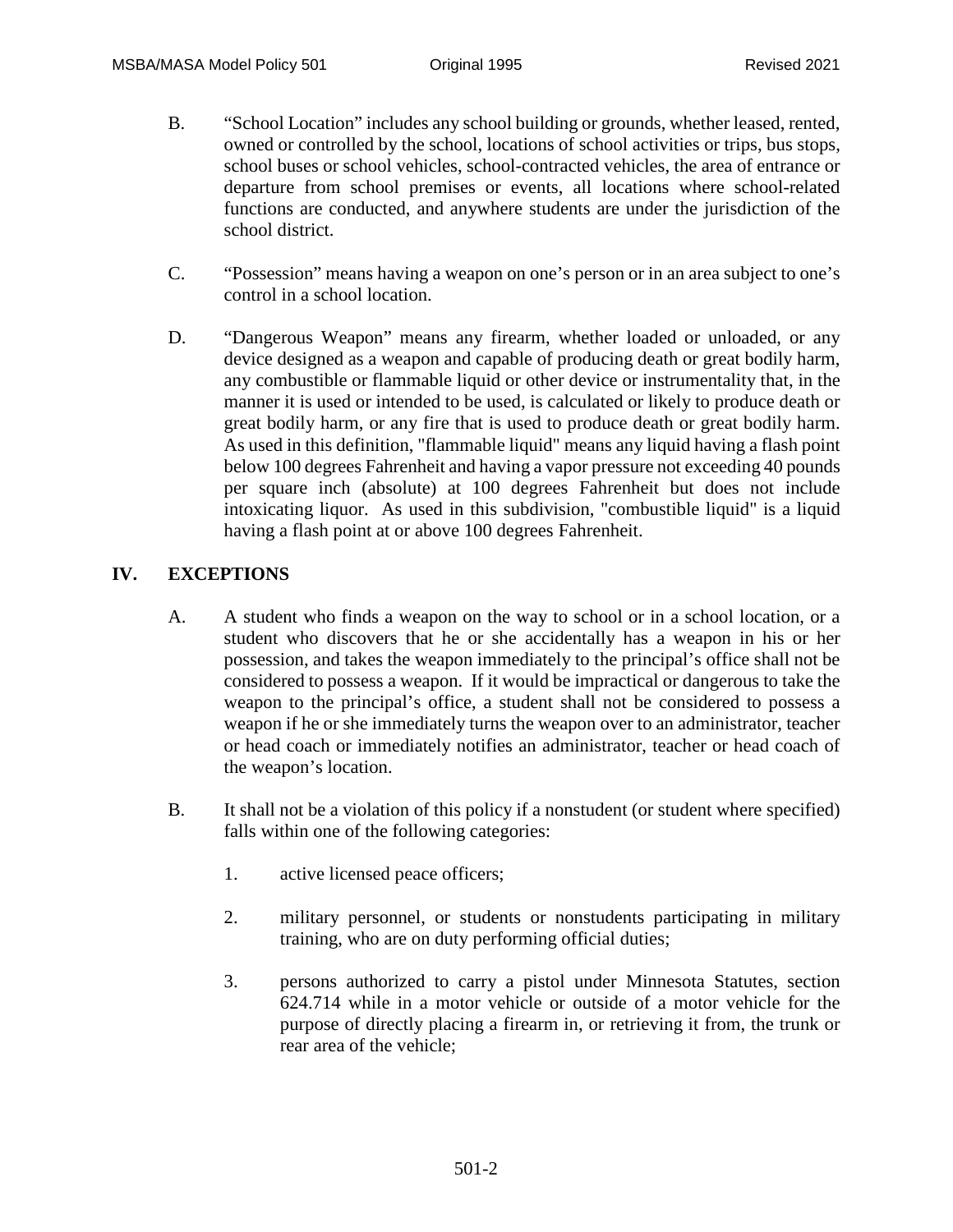- 4. persons who keep or store in a motor vehicle pistols in accordance with Minnesota Statutes sections 624.714 or 624.715 or other firearms in accordance with Minnesota Statutes, section 97B.045;
	- a. Section 624.714 specifies procedures and standards for obtaining pistol permits and penalties for the failure to do so. Section 624.715 defines an exception to the pistol permit requirements for "antique firearms which are carried or possessed as curiosities or for their historical significance or value."
	- b. Section 97B.045 generally provides that a firearm may not be transported in a motor vehicle unless it is (1) unloaded and in a gun case without any portion of the firearm exposed; (2) unloaded and in the closed trunk; or (3) a handgun carried in compliance with Sections 624.714 and 624.715.
- 5. firearm safety or marksmanship courses or activities for students or nonstudents conducted on school property;
- 6. possession of dangerous weapons, BB guns, or replica firearms by a ceremonial color guard;
- 7. a gun or knife show held on school property;
- 8. possession of dangerous weapons, BB guns, or replica firearms with written permission of the principal or other person having general control and supervision of the school or the director of a child care center; or
- 9. persons who are on unimproved property owned or leased by a child care center, school or school district unless the person knows that a student is currently present on the land for a school-related activity.
- C. Policy Application to Instructional Equipment/Tools

While the school district does not allow the possession, use, or distribution of weapons by students or nonstudents, such a position is not meant to interfere with instruction or the use of appropriate equipment and tools by students or nonstudents. Such equipment and tools, when properly possessed, used, and stored, shall not be considered in violation of the rule against the possession, use, or distribution of weapons. However, when authorized instructional and work equipment and tools are used in a potentially dangerous or threatening manner, such possession and use will be treated as the possession and use of a weapon.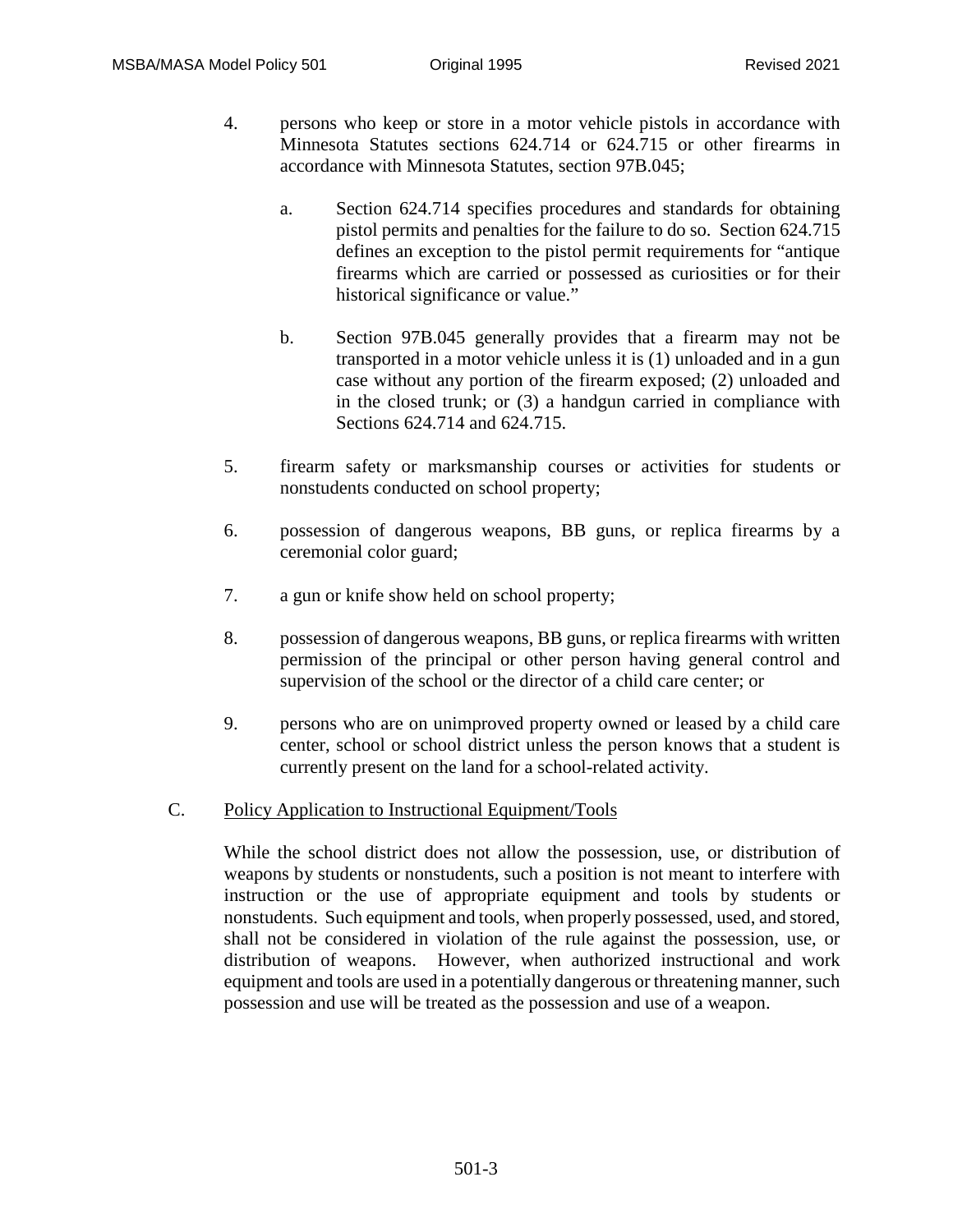D. Firearms in School Parking Lots and Parking Facilities

A school district may not prohibit the lawful carry or possession of firearms in a school parking lot or parking facility. For purposes of this policy, the "lawful" carry or possession of a firearm in a school parking lot or parking facility is specifically limited to nonstudent permit-holders authorized under Minnesota Statutes, section 624.714 to carry a pistol in the interior of a vehicle or outside the motor vehicle for the purpose of directly placing a firearm in, or retrieving it from, the trunk or rear area of the vehicle. Any possession or carry of a firearm beyond the immediate vicinity of a permit-holder's vehicle shall constitute a violation of this policy.

# **V. CONSEQUENCES FOR STUDENT WEAPON POSSESSION/USE/ DISTRIBUTION**

- A. The school district does not allow the possession, use, or distribution of weapons by students. Consequently, the minimum consequence for students willfully possessing, using, or distributing weapons shall include:
	- 1. immediate out-of-school suspension;
	- 2. confiscation of the weapon;
	- 3. immediate notification of police;
	- 4. parent or guardian notification; and
	- 5. recommendation to the superintendent of dismissal for a period of time not to exceed one year.
- B. Pursuant to Minnesota law, a student who brings a firearm, as defined by federal law, to school will be expelled for at least one year. The school board may modify this requirement on a case-by-case basis.
- C. The building principal shall, as soon as practicable, refer to the criminal justice or juvenile delinquency system, as appropriate, a student who brings a firearm to school unlawfully.

#### D. Administrative Discretion

While the school district does not allow the possession, use, or distribution of weapons by students, the superintendent may use discretion in determining whether, under the circumstances, a course of action other than the minimum consequences specified above is warranted. If so, other appropriate action may be taken, including consideration of a recommendation for lesser discipline.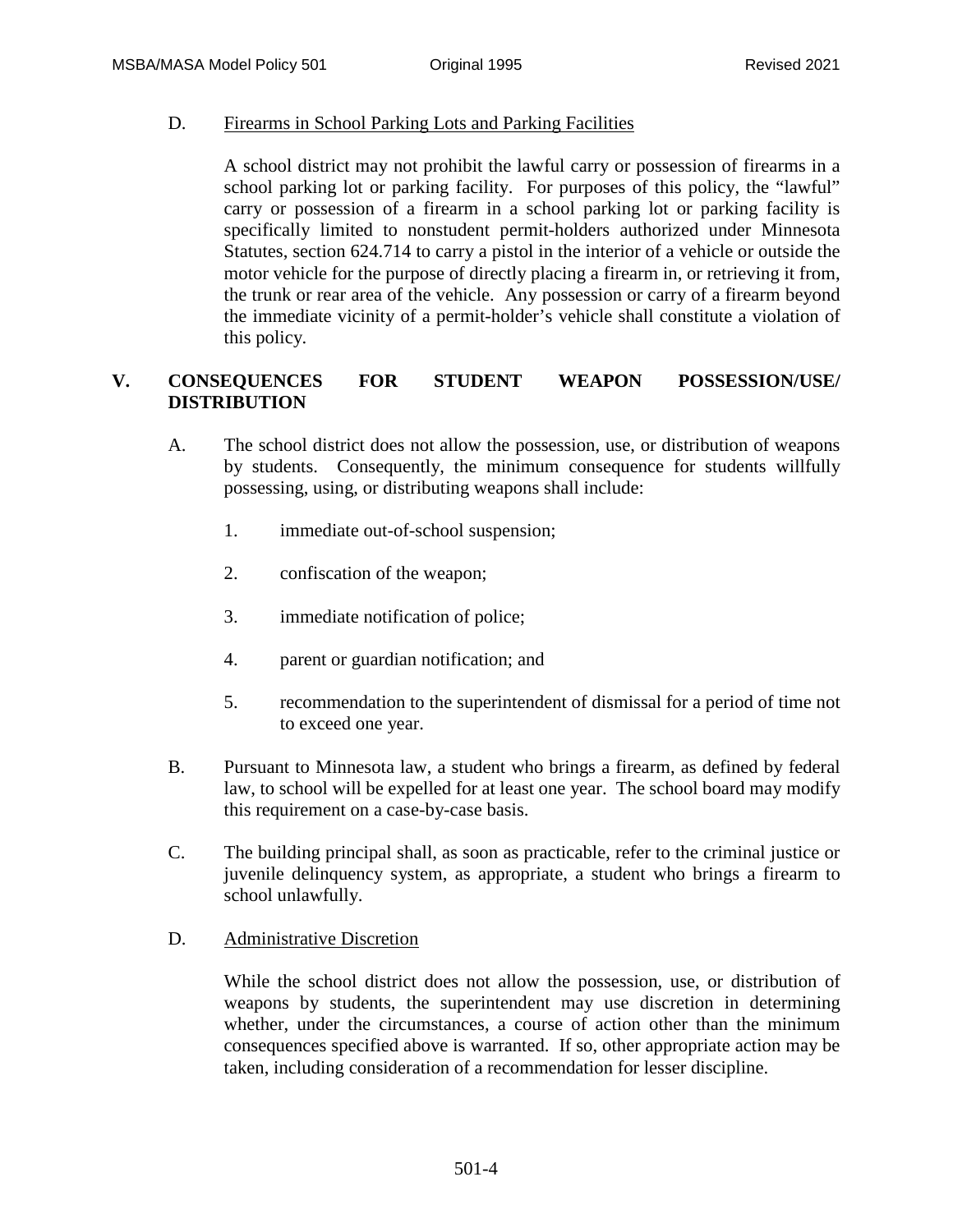### **VI. CONSEQUENCES FOR WEAPON POSSESSION/USE/DISTRIBUTION BY NONSTUDENTS**

#### A. Employees

- 1. An employee who violates the terms of this policy is subject to disciplinary action, including nonrenewal, suspension, or discharge as deemed appropriate by the school board.
- 2. Sanctions against employees, including nonrenewal, suspension, or discharge shall be pursuant to and in accordance with applicable statutory authority, collective bargaining agreements, and school district policies.
- 3. When an employee violates the weapons policy, law enforcement may be notified, as appropriate.

#### B. Other Nonstudents

- 1. Any member of the public who violates this policy shall be informed of the policy and asked to leave the school location. Depending on the circumstances, the person may be barred from future entry to school locations. In addition, if the person is a student in another school district, that school district may be contacted concerning the policy violation.
- 2. If appropriate, law enforcement will be notified of the policy violation by the member of the public and may be asked to provide an escort to remove the member of the public from the school location.

#### **VII. REPORTS OF DANGEROUS WEAPON INCIDENTS IN SCHOOL ZONES**

A. The school district must electronically report to the Commissioner of Education incidents involving the use or possession of a dangerous weapon in school zones, as required under Minnesota Statutes, section 121A.06.